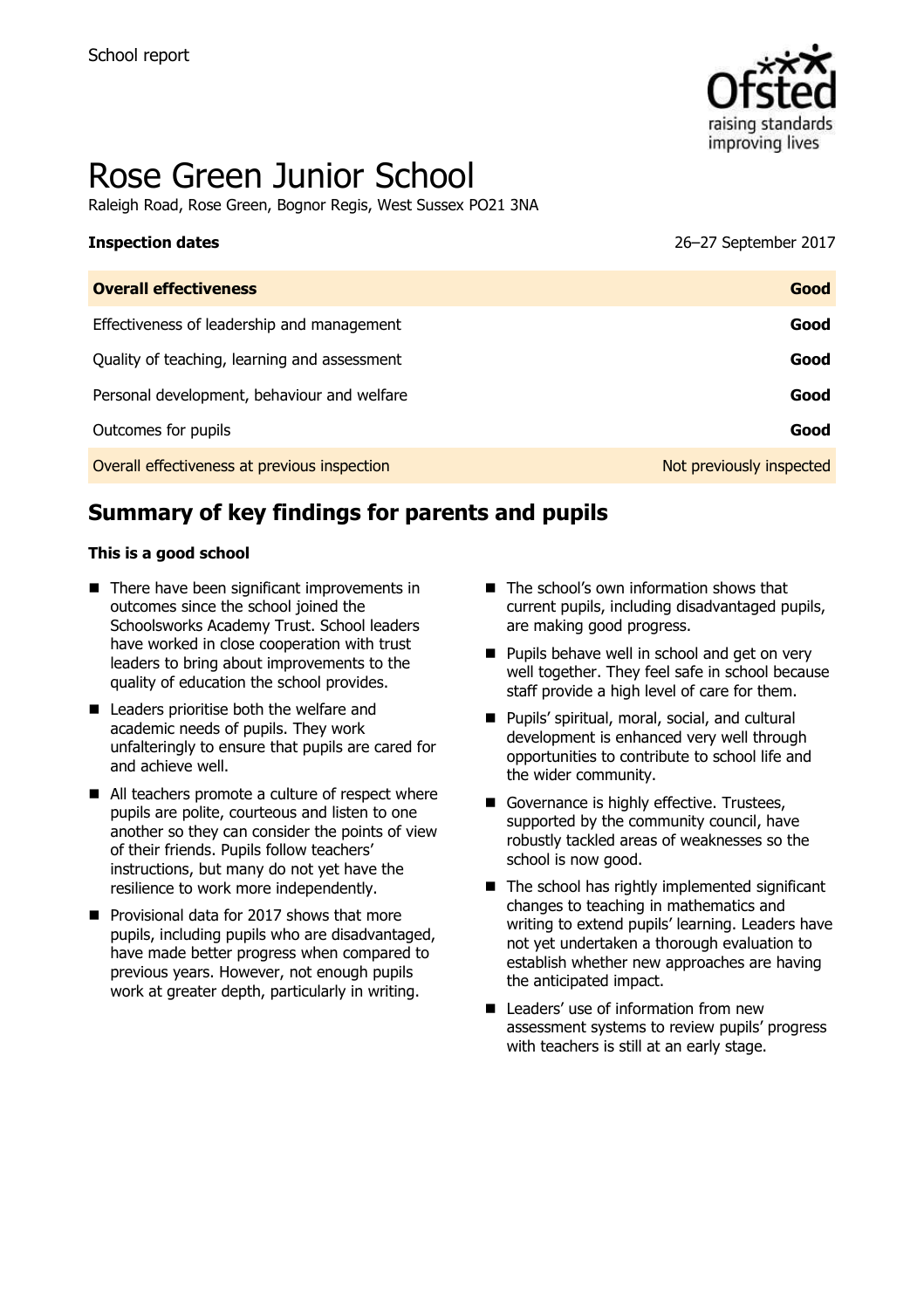

# **Full report**

### **What does the school need to do to improve further?**

- Continue to develop the skills of all teachers so that:
	- they have greater confidence in teaching writing and mathematics at greater depth
	- they progressively devise more demanding activities to challenge most-able pupils, particularly in writing and mathematics
	- they ensure that pupils take greater responsibility for their own learning.
- Continue to improve the use of assessment information by leaders and teachers so that:
	- the information it provides helps leaders measure the impact of their work
	- teachers intervene promptly to enable pupils to make faster progress.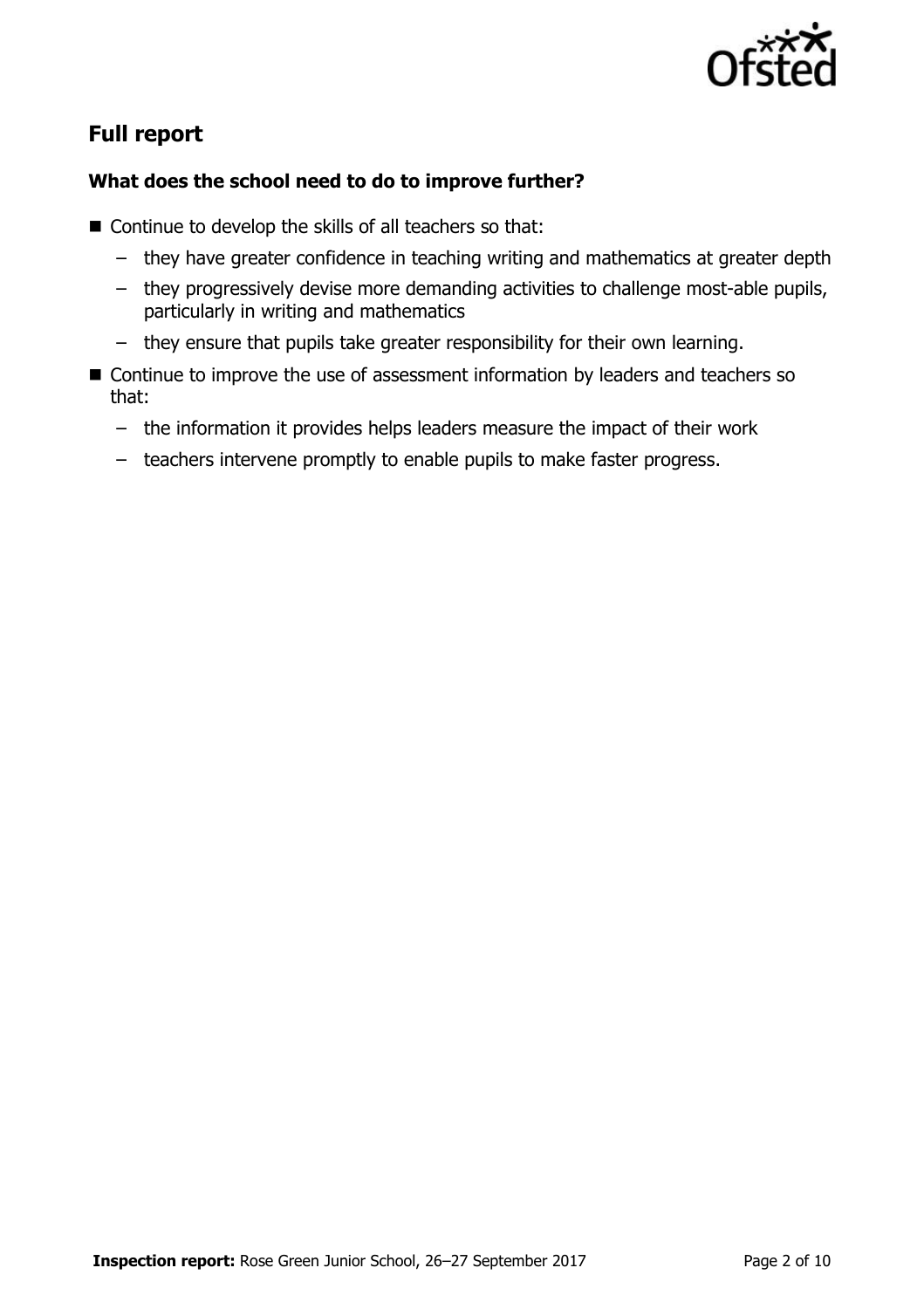

# **Inspection judgements**

#### **Effectiveness of leadership and management Good**

- The headteacher, ably supported by his deputy, has high aspirations for the school. This ambition to make sure that all pupils achieve the very best academically and socially is shared by all staff, the school community council and the Schoolsworks Academy Trust.
- Leaders use performance information effectively to identify what the school does well and prioritise appropriate areas for improvement. The development plan includes initiatives to address areas where further action is needed. Leaders make regular checks to see how well their actions are helping pupils to learn. Leaders are now refining these actions to provide a more detailed understanding of pupils' progress.
- The trust provides effective support. It has arranged training for leaders and for class teachers, and this has led to improvements in leadership as well as in teaching. Teachers now have higher expectations of what pupils can achieve. Newly qualified teachers feel well supported and have a well-planned training programme in place which allows them to develop their skills quickly.
- The management of teachers' performance is used well to support a drive for continual improvement. Teachers are given targets that focus on school priorities. Leaders make frequent checks on the quality of teaching through a range of activities, such as visits to classrooms and reviews of pupils' work. This effective monitoring provides leaders with accurate information, which is used to support teaching staff and raise standards across the school.
- The school promotes pupils' spiritual, moral, social and cultural development successfully. This means that the school is a calm, orderly environment where pupils work and play happily together. Pupils also participate in charity events to support their local community.
- Pupils' understanding of British values is promoted well through, for example, learning about democracy when electing the school council. The school council and team captains focus on key areas for improvement which have included the school environment, pupils' safety and breaktime activities.
- The curriculum allows pupils to gain a good knowledge of the world and current issues through their lessons and assemblies. Connections are made between subjects to help pupils to learn well. For example, in English pupils had opportunities to discuss themes from history and geography, and in mathematics they referred to their knowledge of temperature from science lessons.
- Leaders have used pupil premium funding thoughtfully and effectively so that disadvantaged pupils achieve at least as well as other pupils both personally and academically. Similarly, provision for pupils who have special educational needs and/or disabilities is well planned. The whole approach is rooted in research on how to make a real difference to individual pupils.
- $\blacksquare$  School leaders have used the additional sports funding to provide specialist coaching for pupils to develop their skills and to take part in a wider range of activities. More pupils join clubs and attend sports fixtures, younger children are taught to use scooters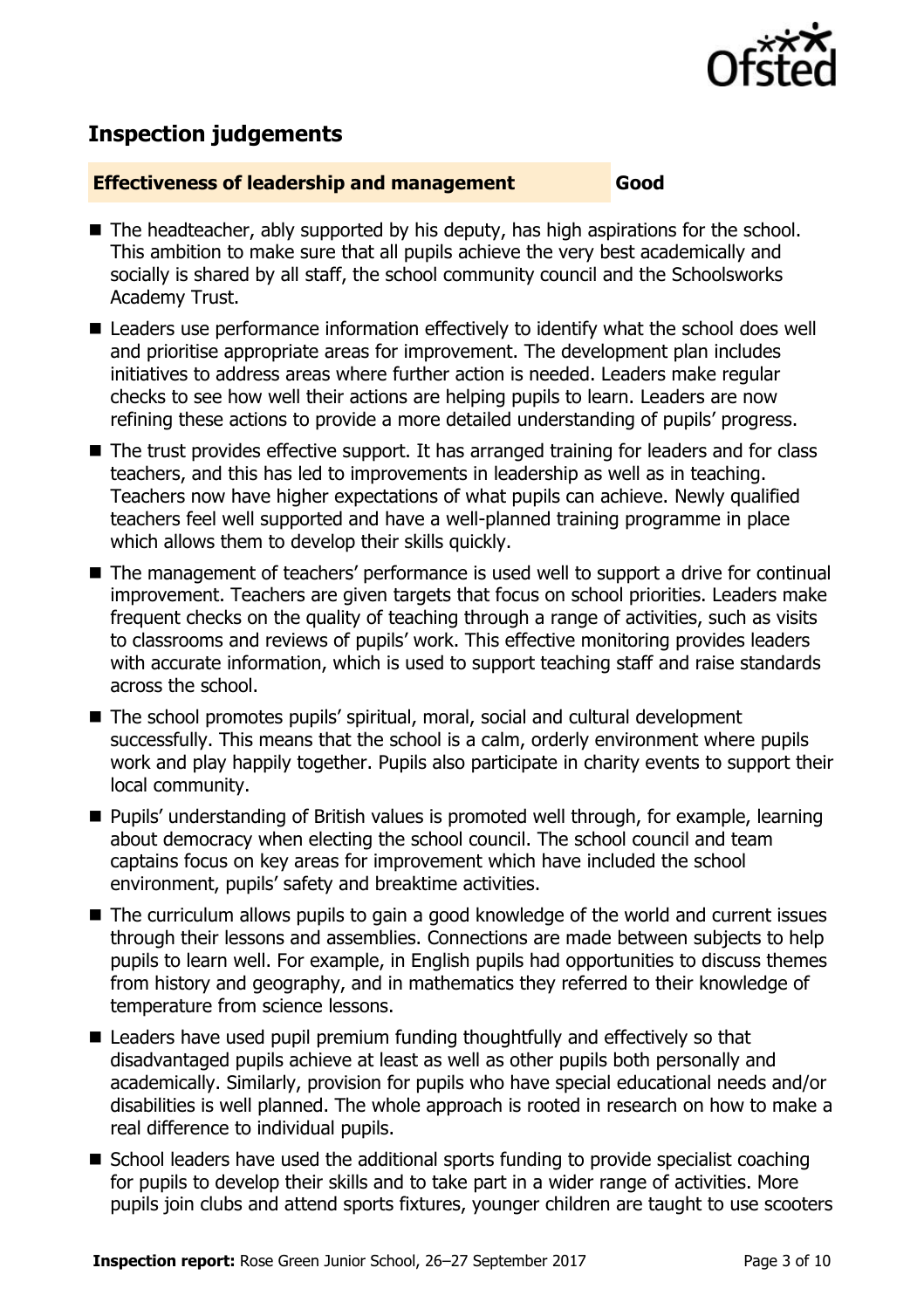

safely and there are opportunities for pupils to take a lead.

■ The large majority of parents who responded to Ofsted's online survey, Parent View, agree or strongly agree that the school is well led and managed. One parent wrote that this is an 'excellent, well-led school with a fantastic set of caring, hard-working teachers'.

#### **Governance of the school**

- The trust and community council share leaders' ambition and high expectations. They provide a good balance of support and challenge to leaders. Although they receive good-quality information from leaders, they visit the school regularly to check for themselves how well the school runs on a day-to-day basis. They have a clear view of the strengths of the school and the priorities for further improvement.
- The trust manages its statutory responsibilities effectively. Members are confident that the school keeps pupils safe. They ensure that they review the school's arrangements for safeguarding regularly so that these meet requirements.
- $\blacksquare$  They know how the performance of staff is managed to improve teaching. They support leaders' actions to tackle weaker performance and they ensure that good teaching is rewarded.
- $\blacksquare$  They check the use of finances carefully, including pupil premium and sports premium funding, to ensure that spending supports the learning and progress of all pupils.

#### **Safeguarding**

- The arrangements for safeguarding are effective. All procedures and systems are robust. Any concerns are dealt with quickly. The trust monitors the work of the school to satisfy itself that checks are completed. When pupils do not attend school, this is followed up promptly. School leaders work effectively to maintain good attendance for almost all pupils. They work with pupils and their families to improve the attendance of pupils who do not come to school often enough.
- $\blacksquare$  Pupils are confident that staff care for them and will support them if they have any concerns. Pupils are taught through assemblies and in class about staying safe. Teachers use a wide range of opportunities to reinforce these messages. For example, in an English lesson the teacher used the story to discuss the ways in which people can be bullied online. Pupils' discussion was well informed and reflected their mature response to the issue. If bullying does occur, pupils know that this will be dealt with effectively. They are aware that staff not only work with those involved, but that they also provide reminders to other pupils on the impact of bullying.
- A strong safeguarding culture runs throughout the school. Staff receive regular training, which helps them to keep pupils safe from harm. Staff record and pass on concerns quickly. When required, leaders work well with external agencies to protect pupils. Leaders are diligent and pursue additional support and advice when they have concerns.

#### **Quality of teaching, learning and assessment Good**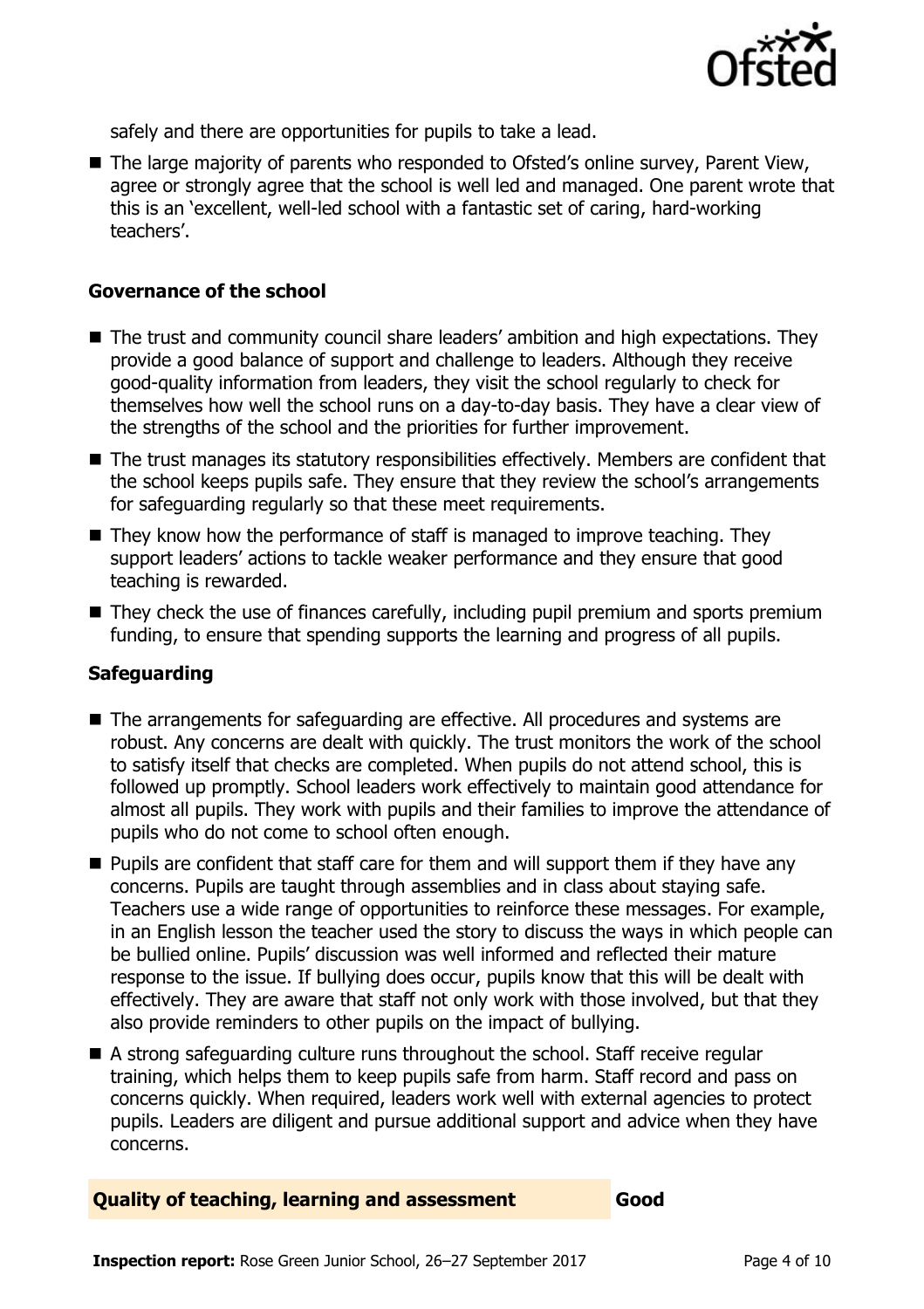

- Teachers know their pupils well. Mostly, they plan work that builds on and extends pupils' learning and understanding. Where teaching is strongest, pupils make rapid progress because teachers have high expectations and are clear what pupils need to do to succeed.
- Teachers check work in pupils' books carefully and use the information to address pupils' misconceptions in class individually, and through focused group work. New assessment systems are beginning to enable leaders and teachers to discuss pupils' progress. However, these systems do not yet ensure that the most able pupils work at even greater depth.
- Teachers and teaching assistants check on pupils while they are working, so that they can address any misconceptions quickly. Teaching assistants are highly skilled and work alongside teachers to help individual pupils and remove any barriers to learning. Adults provide pupils with clear steps to increase their knowledge and understanding and to help them concentrate. This enables pupils to progress well.
- There are plenty of opportunities for pupils to talk about their work in class either with partners or in groups. This allows them to reflect on their learning, share ideas and learn from each other.
- When pupils join the school in Year 3, they are not always able to use a wide range of vocabulary, and they are not all able to spell frequently used words. This has become an important focus in all year groups and, as a result, writing is improving.
- In the past, writing has not been good enough. Leaders have taken action to develop the skills of their teachers to improve the teaching of writing. Pupils are now learning to 'write like writers'. Teachers use high-quality texts to promote an interest in writing and to help pupils to develop their writing skills.
- Leaders' actions to improve progress in mathematics have been effective. Pupils are developing their reasoning skills and problem-solving skills well, alongside their knowledge of calculation strategies. They have learned to explain the methods they use, in addition to solving problems.
- **Pupils talked about reading and read to inspectors. Leaders have recognised the need** to provide additional practice in using phonics (letters and the sounds they represent) skills to improve reading. Pupils are given frequent opportunities to develop their reading skills and they are encouraged to read for enjoyment.
- Teachers encourage links with parents through setting homework so that learning continues at home and complements the work pupils do at school. Pupils say that they are given the right amount of homework to help them to learn and to prepare them for secondary school. On Parent View, most parents agreed that their children receive a suitable amount of homework.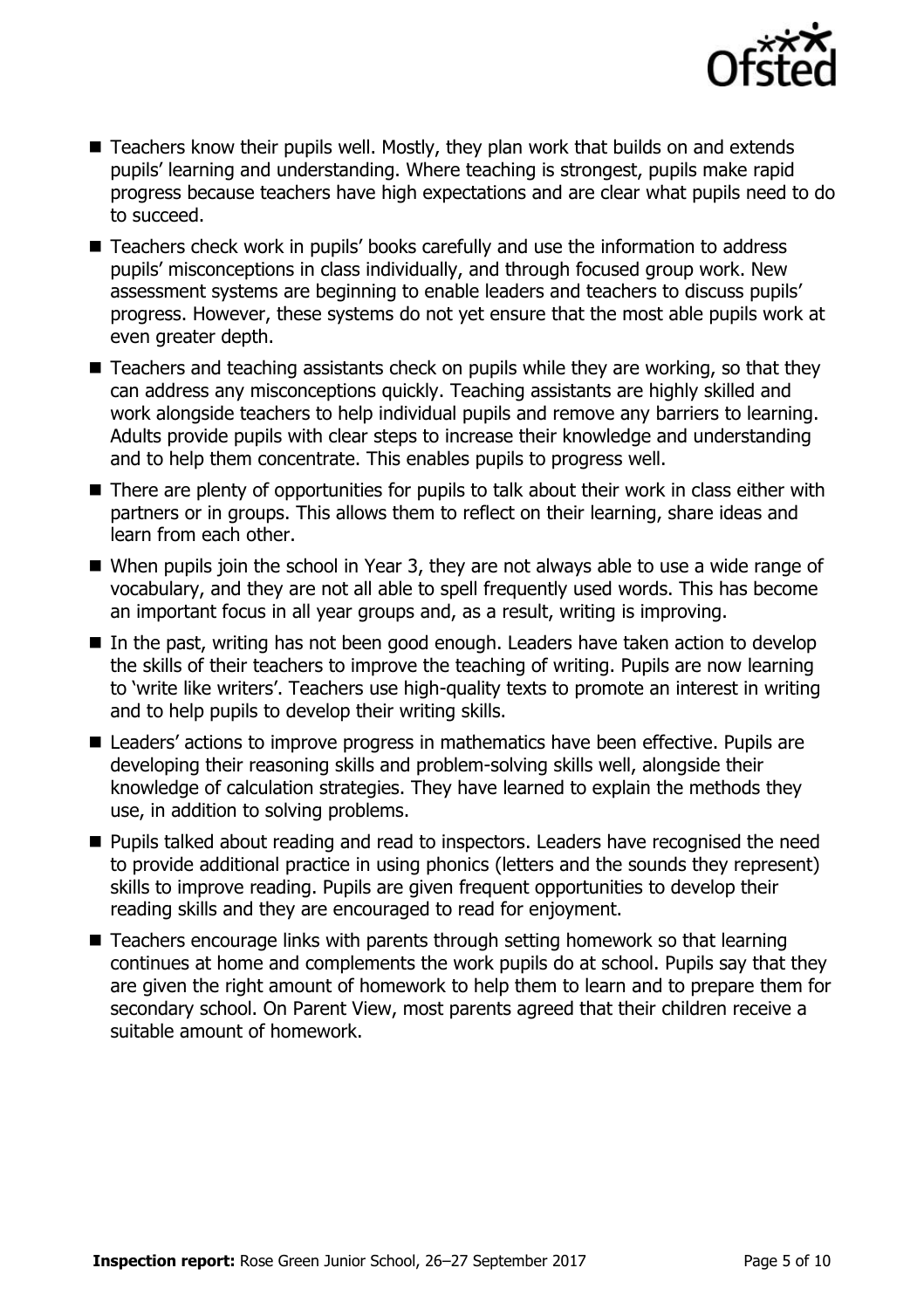

#### **Personal development, behaviour and welfare Good**

#### **Personal development and welfare**

- The school's work to promote pupils' personal development and welfare is good.
- $\blacksquare$  Pupils have very positive attitudes towards their work in school. They participate well in lessons and they are keen to discuss their achievements with visitors. In discussion, pupils talked about the way the school helps them all to learn.
- Teachers encourage pupils to take responsibilities, and older pupils were eager to describe their leadership roles with inspectors. Team captains and school council representatives described the ways in which they could help to make changes in school, take responsibilities, bring ideas to meetings and make sure people have fun at playtime. Support leaders were able to show how they help the new Year 3 pupils to settle in to school. They were all confident that they 'help to improve the school and make it a better place'.
- **Pupils have a good understanding of the different types of bullying, particularly that** associated with being online. They know that if bullying occurs it is dealt with quickly and appropriately. They are taught about prejudiced types of behaviour and say that this is not an issue at their school. Pupils know how to keep safe and are able to protect themselves.
- Pupils' physical well-being is promoted through encouragement to participate in a range of sporting activities. The outdoor space is used well to encourage play and develop physical skills.

#### **Behaviour**

- $\blacksquare$  The behaviour of pupils is good.
- **Pupils are polite and interested in talking to visitors. Pupils move sensibly around the** school, and readily hold doors open for adults and each other. Pupils get on well together in class and in the playground. They are supportive of each other and help each other when they are working.
- **Pupils and adults have good relationships and, as a result, pupils follow instructions** and pay attention. Where expectations are high and activities well planned, pupils are enthusiastic, work hard and engage in their learning. Although pupils' attitudes to learning are generally good, they are often too dependent on adults to make the best progress.
- **Pupils know that attendance is important if they want to learn well and make better** progress and, as a result, most pupils attend regularly. Attendance of disadvantaged pupils has been lower, but this is slowly improving as a result of persistent efforts by school leaders to support pupils and their families.
- The vast majority of pupils, parents and staff who responded to Ofsted's questionnaires felt that pupils were well behaved in school.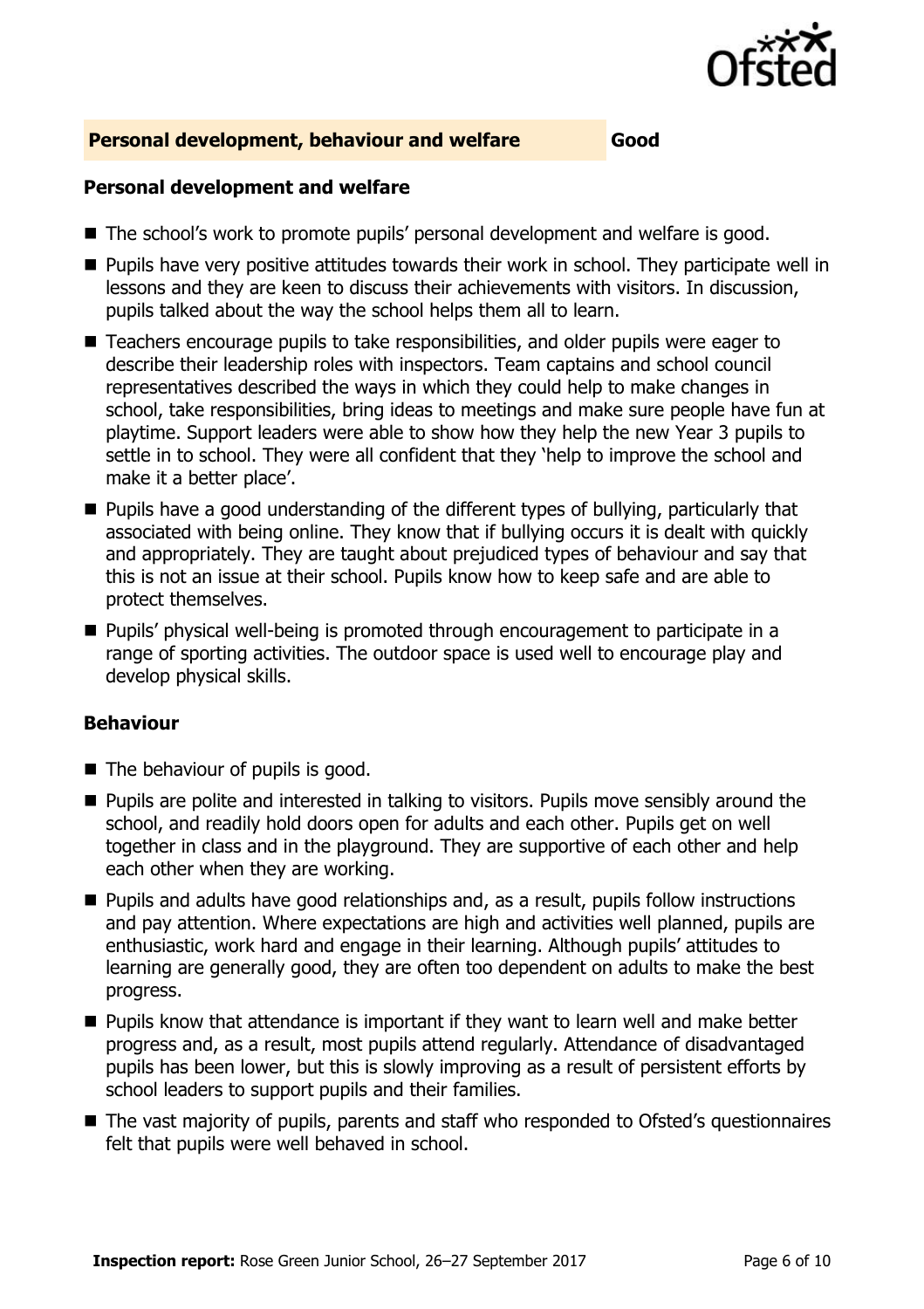

#### **Outcomes for pupils Good**

- Pupils' outcomes are improving each year. Provisional progress measures indicate that pupils in Year 6 made better progress in writing and mathematics than they did in the previous year. The number of pupils who are now working at the expected standard in these subjects, at the end of Year 6, is close to the national average.
- Work in pupils' books and the school's checks on pupils' learning show that progress is currently good in a range of subjects. Consequently, pupils' attainment in all year groups is broadly average and improving.
- When pupils join the school in Year 3 some still need to develop phonics, reading, spelling of frequently used words or basic mathematical skills. School leaders have responded to this and check what pupils know, in order to support their learning more accurately. As a result, pupils are making stronger progress and gaps in their knowledge are being reduced.
- In previous years, pupils were not consistently challenged to extend their learning to achieve higher standards, but this has now been addressed. Pupils reflect on their learning and take more risks. They know they should not give up when they make mistakes, but use these to help them to learn. In English, they are now able to raise the standard of their writing because they have acquired a wider range of skills. They now have more opportunities to solve mathematical problems in different contexts and explain the reasons for their answers.
- The school uses pupil premium funding well to provide extra support for disadvantaged and disadvantaged most-able pupils. During the last year the provision for these pupils led to them making faster progress. Disadvantaged and disadvantaged most-able pupils, in all year groups, are now making similar progress to others in school.
- Pupils who have special educational needs and/or disabilities make good progress from their starting points. Their progress is closely checked and school leaders adjust their work to ensure that these pupils make good progress. The success of this work can also be seen where pupils who joined the school needing additional support to help them learn are no longer in need of specialist help when they leave.
- Almost all parents who spoke to inspectors or responded to Ofsted's online questionnaire, Parent View, considered that their children were making good progress and achieving well throughout the school. One parent said, 'I have been impressed that my son has been consistently challenged and encouraged to push himself.'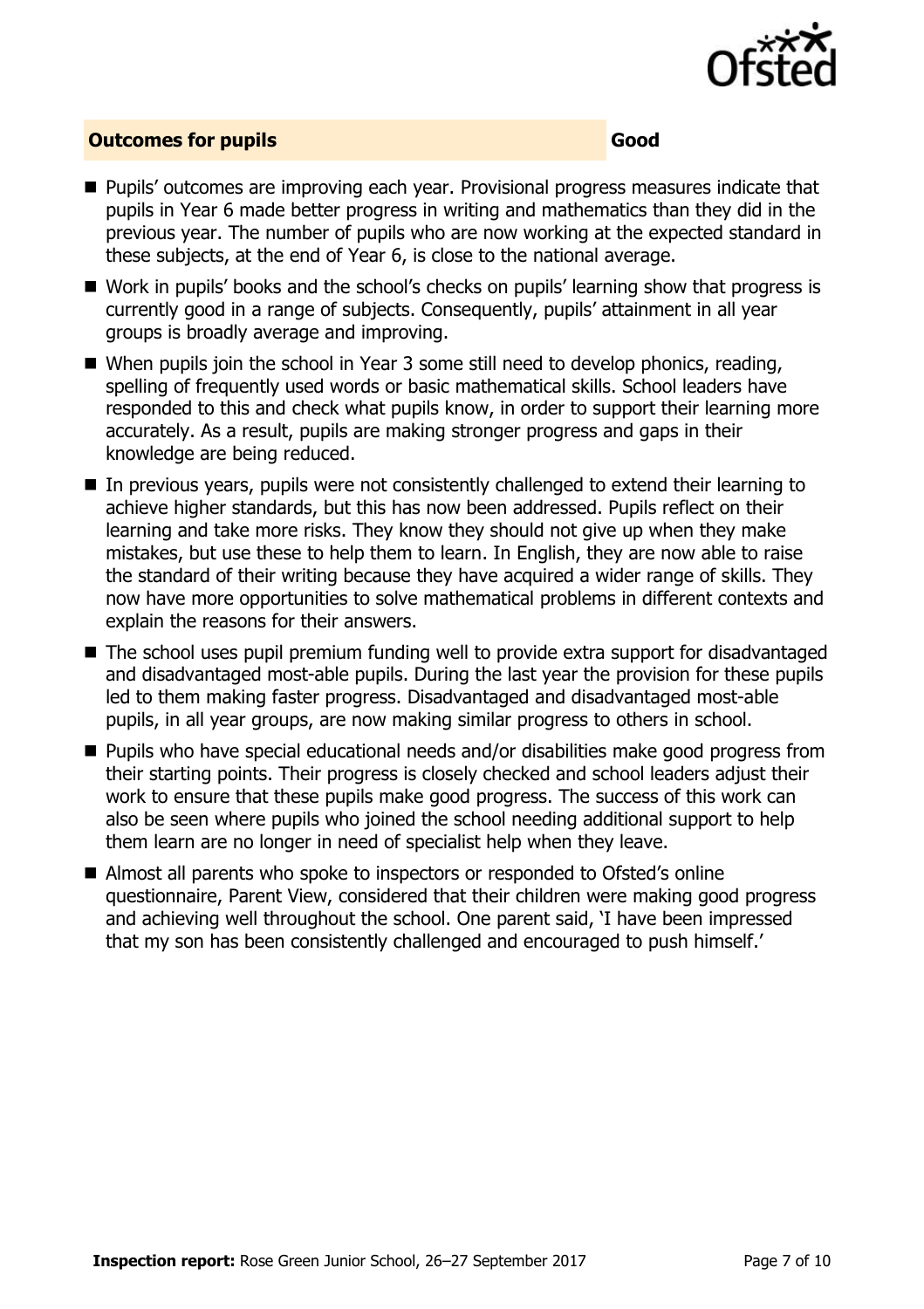

# **School details**

| Unique reference number | 141600             |
|-------------------------|--------------------|
| Local authority         | <b>West Sussex</b> |
| Inspection number       | 10036927           |

This inspection of the school was carried out under section 5 of the Education Act 2005.

| Type of school                      | <b>Junior</b>                |
|-------------------------------------|------------------------------|
| School category                     | Academy converter            |
| Age range of pupils                 | 7 to 11                      |
| <b>Gender of pupils</b>             | Mixed                        |
| Number of pupils on the school roll | 385                          |
| Appropriate authority               | Board of trustees            |
| <b>Chair of trustees</b>            | Mr Jonathan Funnell          |
| <b>Headteacher</b>                  | <b>Philip Craig</b>          |
| Telephone number                    | 01243 262317                 |
| Website                             | www.rosegreenjunior.co.uk    |
| <b>Email address</b>                | office@rosegreenjunior.co.uk |
| Date of previous inspection         | Not previously inspected     |

#### **Information about this school**

- The school meets the requirements on the publication of specified information on its website.
- The school complies with Department for Education guidance on what academies should publish.
- This is an above-average-sized junior school. The vast majority of pupils are of White British heritage.
- The proportion of pupils who are disadvantaged and eligible for additional pupil premium funding is below the national average.
- The proportion of pupils who have special educational needs and/or disabilities is below the national average.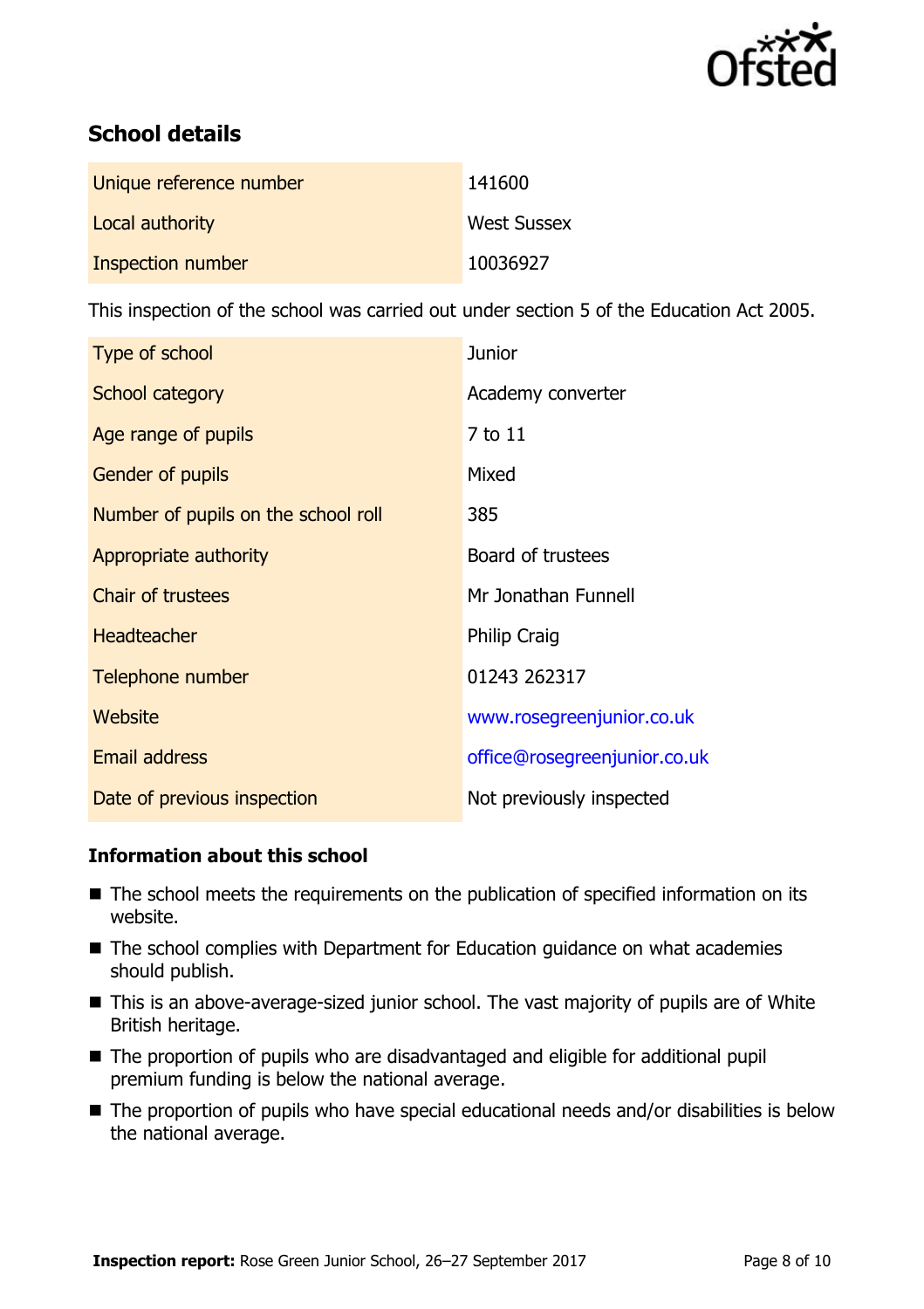

# **Information about this inspection**

- **Inspectors made visits to observe learning in all year groups and attended assembly.**
- Samples of pupils' work, including work from last year and current work in books, were scrutinised by inspectors. School leaders were given opportunities to discuss the work with inspectors. Pupils also shared what they had learned.
- Inspectors met with groups of pupils, and also heard others read.
- **Inspectors met with the headteacher and deputy headteacher on several occasions,** and separately with other leaders. Inspectors also held a separate meeting with newly qualified teachers.
- Inspectors held meetings with the representatives of the school community council, and Schoolsworks Academy Trust.
- **Inspectors reviewed the 43 responses made by parents to the online parent survey,** Parent View, an email from a parent and spoke to parents at the school gate. Inspectors also reviewed 29 responses to the staff questionnaire.
- Documentation and policies, which included the school's own evaluation and development plans, were reviewed. Inspectors scrutinised the school's safeguarding records, including safety checks made when teachers are appointed and teachers' files.

#### **Inspection team**

| Ann McCarthy, lead inspector | Ofsted Inspector |
|------------------------------|------------------|
| James Munt                   | Ofsted Inspector |
| Kate Redman                  | Ofsted Inspector |